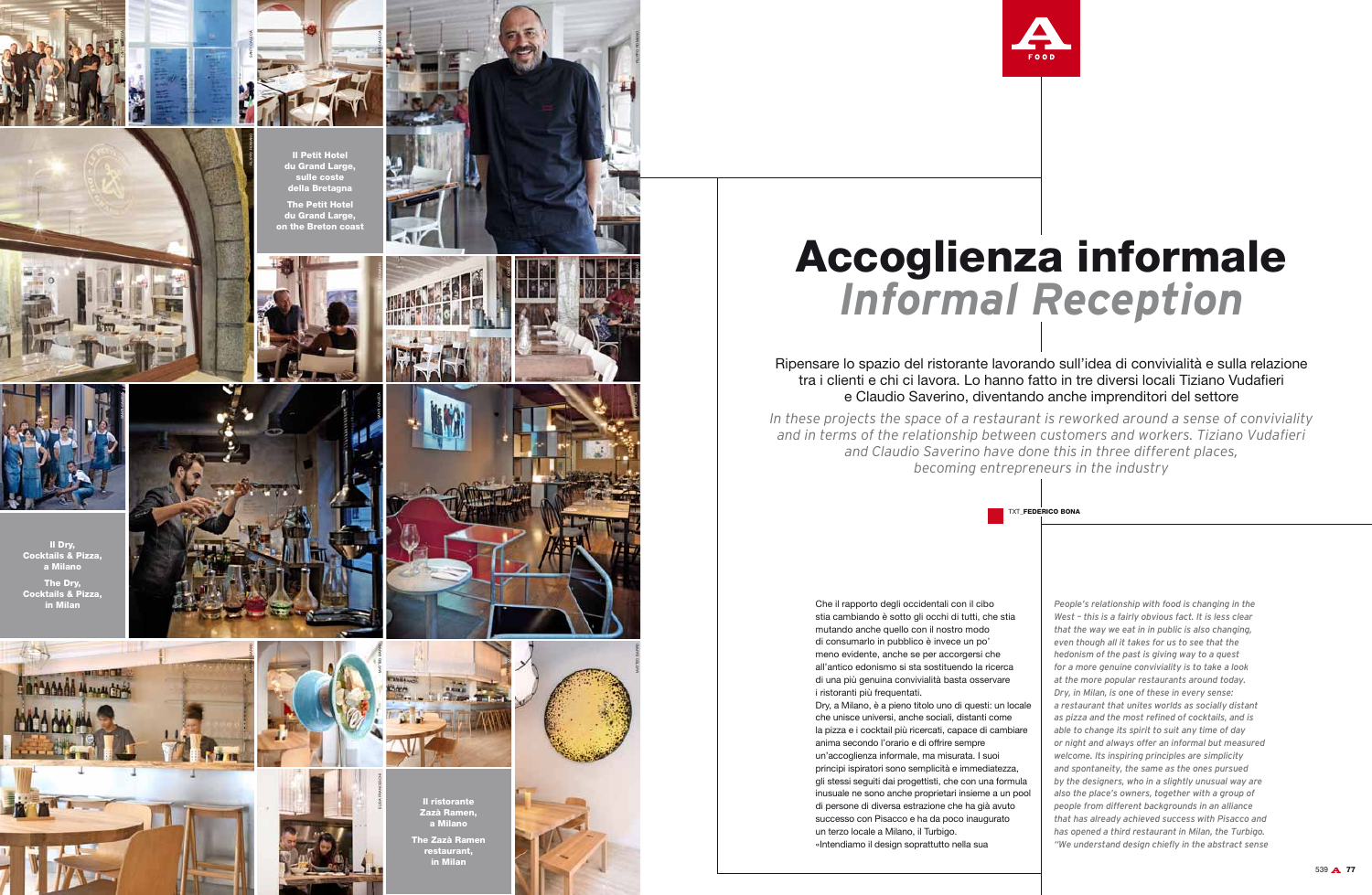Project Petit Hotel du Grand Large Architect Vudafieri Saverino Partners Client Catherine Decker and Hervé Bourdon

Floor area 200 smq Location Portivy (F)

In Bretagna, Vudafieri e Saverino hanno ristrutturato il ristorante alterandone il meno possibile le caratteristiche di bistrot di paese.

*On the Breton coast Vudafieri and Saverino have renovated the premises, altering as little as possible its characteristics as a local bistro.*



accezione di progetto più che in quella di disegno», spiega Vudafieri. «Anzi, di disegni quasi non ne facciamo: ci affidiamo a poche linee ben controllate e lasciamo sempre qualche spazio al caso, cercando di evitare l'eccesso di controllo». Nella prassi, questo significa a volte decidere di conservare un pavimento o un particolare architettonico trovato in loco anche se non piace del tutto, altre volte lasciare in vista mobili e dettagli funzionali non disegnati ad hoc, alla ricerca di un messaggio di genuina ospitalità capace di passare in modo subliminale. Ma c'è un secondo livello di design che Saverino

rivendica senza troppi proclami: «Per noi è importante progettare la relazione tra i clienti e chi lavora: gli spazi, la disposizione degli oggetti, la forma e l'altezza del bancone e dei tavoli sono pensati per avvicinare chi serve e chi viene servito». Perché, in fondo, per attivare dinamiche virtuose sono sufficienti dettagli minimi: «Una piccola idea alla quale teniamo molto – aggiunge Saverino – è aver spostato le vetrine indietro rispetto alla linea del marciapiede, creando uno spazio senza sfruttare il suolo pubblico».

Il fatto che sedie e tavolini collocati in questa piccola zona siano sempre pieni dimostra

*rather than in that of a drawing", explains Vudafieri. "Indeed, we hardly do any drawings: we rely on a few carefully controlled lines and always leave room for chance factors, in an attempt to avoid an excess of control". In practice, this sometimes means deciding to keep a floor or an architectural detail found in situ even if it's not entirely to their taste, and at others leaving in place furniture and functional details that have not been designed ad hoc, in search of a message of genuine hospitality that can be conveyed in a subliminal way. But there is a second level of design that Saverino lays claim to without making much noise about it: "For us it is important to design the relationship between customers and workers: the spaces, the arrangement of the objects and the shape and height of the counter and tables are intended to bring together those who serve to those who are served". Because in the end, little details are sufficient to set virtuous dynamics in motion: "A small idea that we are proud of – adds Saverino – is having moved the windows back from the edge of the pavement, and thus creating a space that doesn't occupy public property". The fact that the chairs and tables located in this small area are always full shows that* 



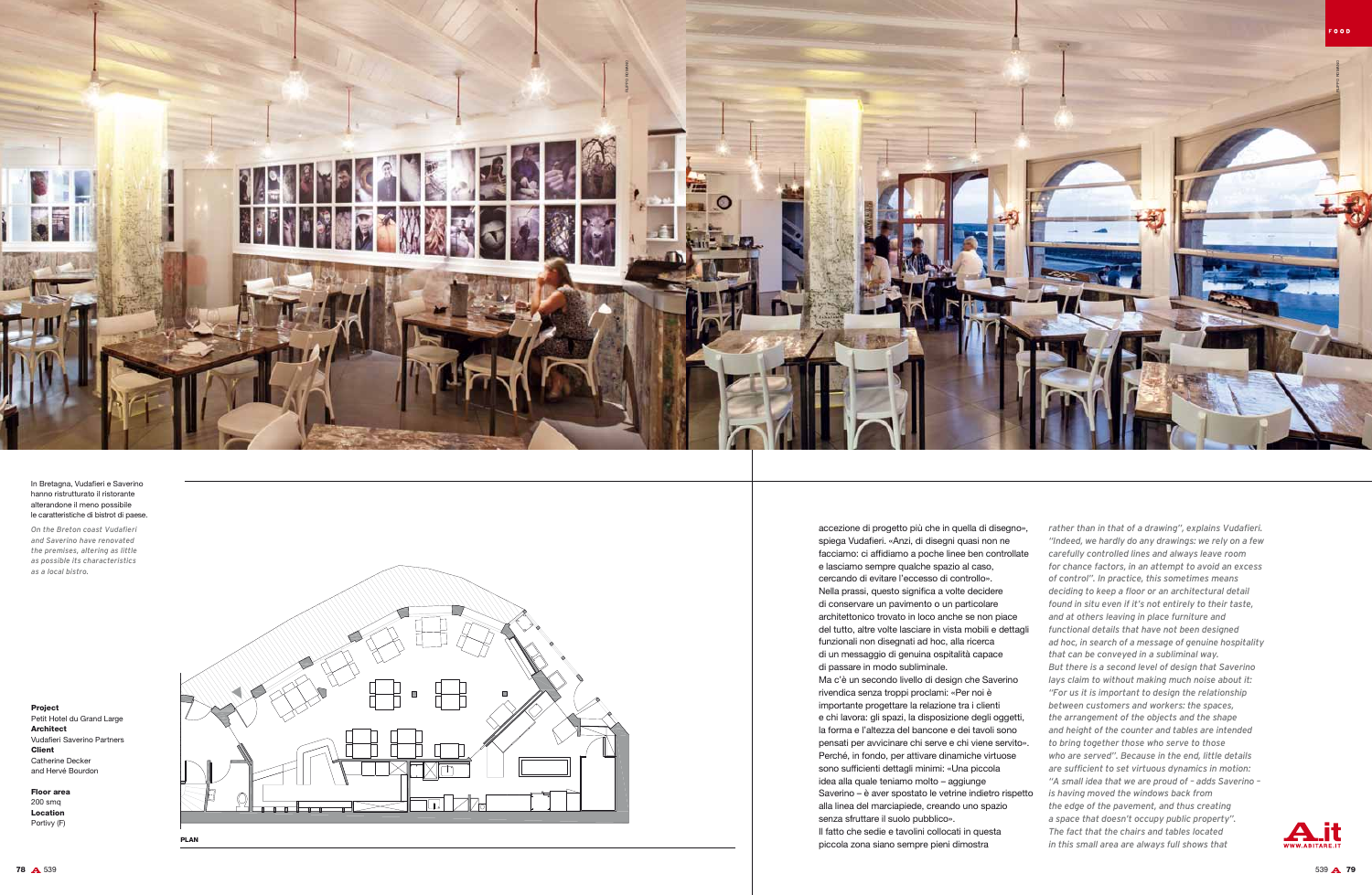## I principi ispiratori del ristorante Dry di Milano sono semplicità e immediatezza.

*The inspiring principles of the restaurant Dry in Mlan are simplicity and spontaneity.* come il concetto sia passato senza difficoltà. La semplicità è ancora la linea guida di un altro locale progettato da Vudafieri e Saverino, il vicino Zazà Ramen, che nasce dall'iniziativa di Brendan Becht, chef olandese cosmopolita dotato di una profonda conoscenza delle cucine italiana e giapponese. Lo scopo era importare una specialità sconosciuta al nostro territorio, le zuppe con verdura e noodles, incrociandola con materie prime e sensibilità italiane. Come nel caso di Dry, una delle bussole è stata evitare richiami folcloristici, che al di fuori del loro territorio d'origine non risultano autentici e rischiano di respingere i clienti. «Il locale è una nostra versione di trattoria giapponese», spiega Saverino. «Abbiamo rifuggito l'iconografia tradizionale non solo dei sushibar ma anche dei locali di ramen, lavorando sull'idea iniziale di fast food che aveva lo chef e correggendone l'asetticità». A un'immagine in equilibrio tra due culture contribuisce il logo che, oltre a evitare gli ideogrammi, mette in primo piano la materia prima ed esibisce un tratto pulito e moderno. Un ultimo esempio di come Vudafieri e Saverino declinino le loro idee è il Petit Hotel du Grand Large,



*the concept has been accepted without difficulty. Simplicity is the guideline of another restaurant designed by Vudafieri and Saverino, the nearby Zazà Ramen, that was created thanks to Brendan Becht, a cosmopolitan Dutch chef who has a profound grasp of both Italian and Japanese cuisine. The aim was to import a speciality unknown in this part of the world, that of vegetable soup with noodles, and mix it with Italian raw materials and sensibilities. As in the case of Dry, one of the parameters has been to avoid folkloristic references, which do not come across as authentic outside the territory of their origin and run the risk of putting off customers. "The restaurant is our version of a Japanese trattoria", explains Saverino. "We have spurned the traditional imagery not just of the sushi-bar but also of the ramen-ya restaurant, and worked on the chef's initial idea of fast-food while correcting its rather dry nature". A further contribution to an image that is a balance between the two cultures is made by the logo that, as well as avoiding ideograms, places the raw material in the forefront of the project and has a clean and modern line. One last example of how Vudafieri and Saverino put their ideas into effect is the Petit Hotel du Grand Large, a small award-winning restaurant on the Breton coast that is conceptually* 

## Si ricerca una più genuina convivialità